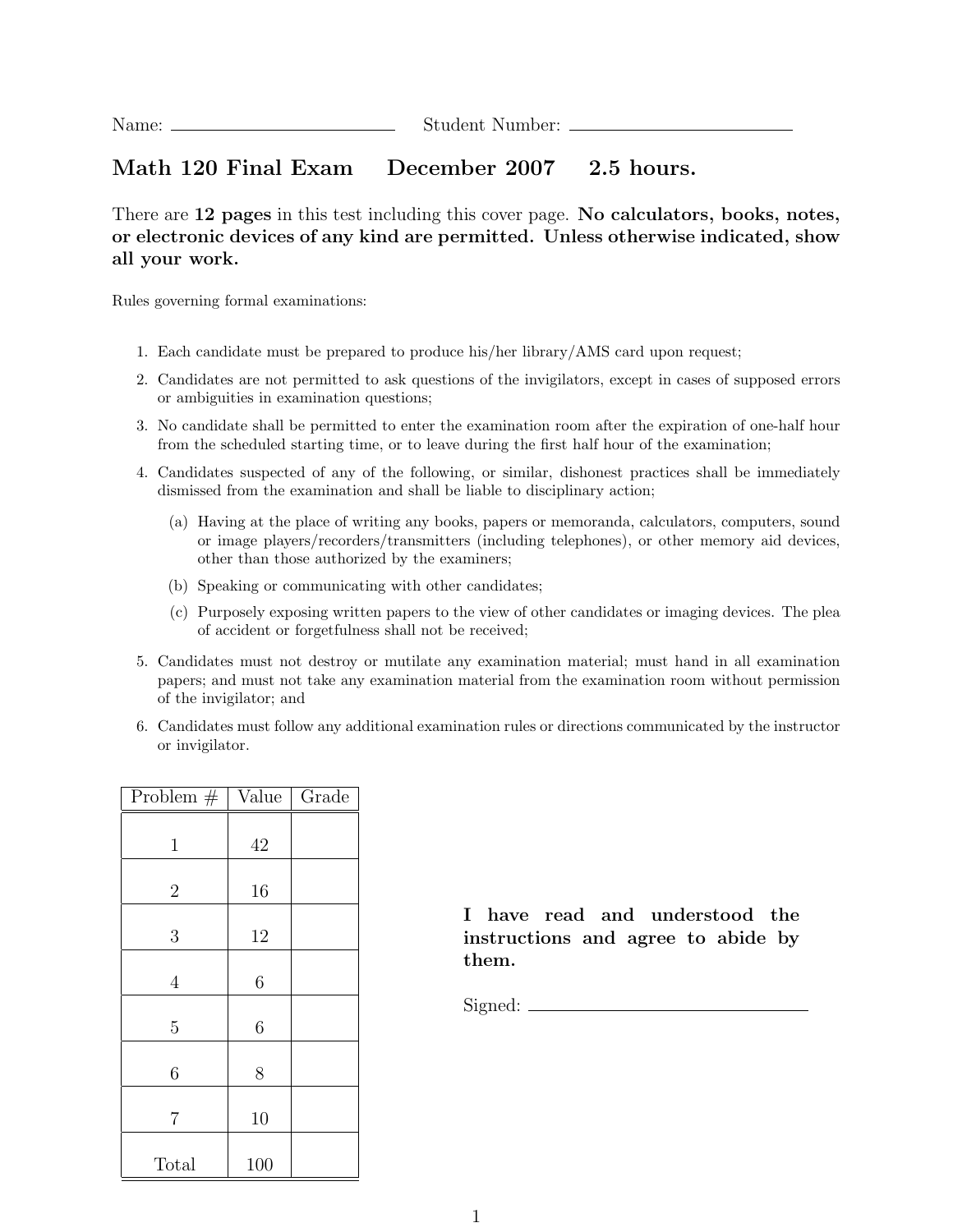- 1. ([42 marks]) Short-Answer Questions. Put your answer in the box provided but show your work also. Each question is worth 3 marks. Full marks will be given for correct answers placed in the box, but at most 1 mark will be given for incorrect answers. Unless otherwise stated, it is not necessary to simplify your answers in this question.
	- (a) Evaluate  $\lim_{x\to 2} \frac{x^2+x-6}{x-2}$  $\frac{+x-6}{x-2}$ .

(b) Evaluate  $f'(2)$  if  $f(x) = \ln(g(xh(x))), h(2) = 2, h'(2) = 3, g(4) = 3, g'(4) = 5.$ 

(c) Evaluate 
$$
\lim_{x \to -\infty} \frac{1 - x - x^2}{2x^2 - 7}
$$
.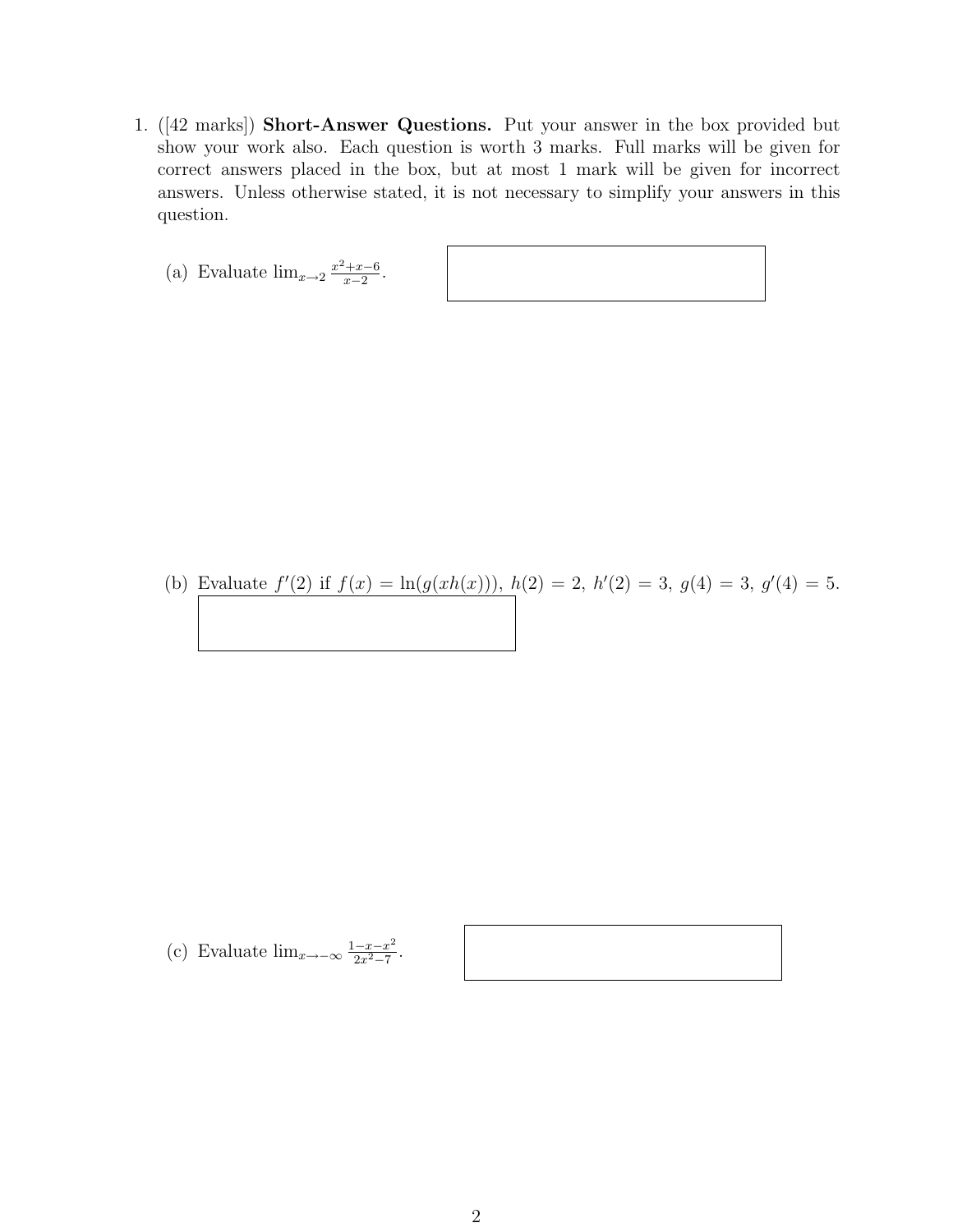(d) Find the values of the constants  $a$  and  $b$  for which

$$
f(x) = \begin{cases} \cos(x) & x \le 0\\ ax + b & x > 0 \end{cases}
$$

is differentiable everywhere.

(e) Find the derivative of  $e^{\cos(x^2)}$ .

(f) For the curve defined by the equation  $\sqrt{xy} = x^2y - 2$ , find the slope of the tangent line at the point  $(1, 4)$ .

(g) If  $f(x) = \sin(x^2)$ , compute  $f^{(6)}(0)$ . Hint: it may help to use Maclaurin polynomials.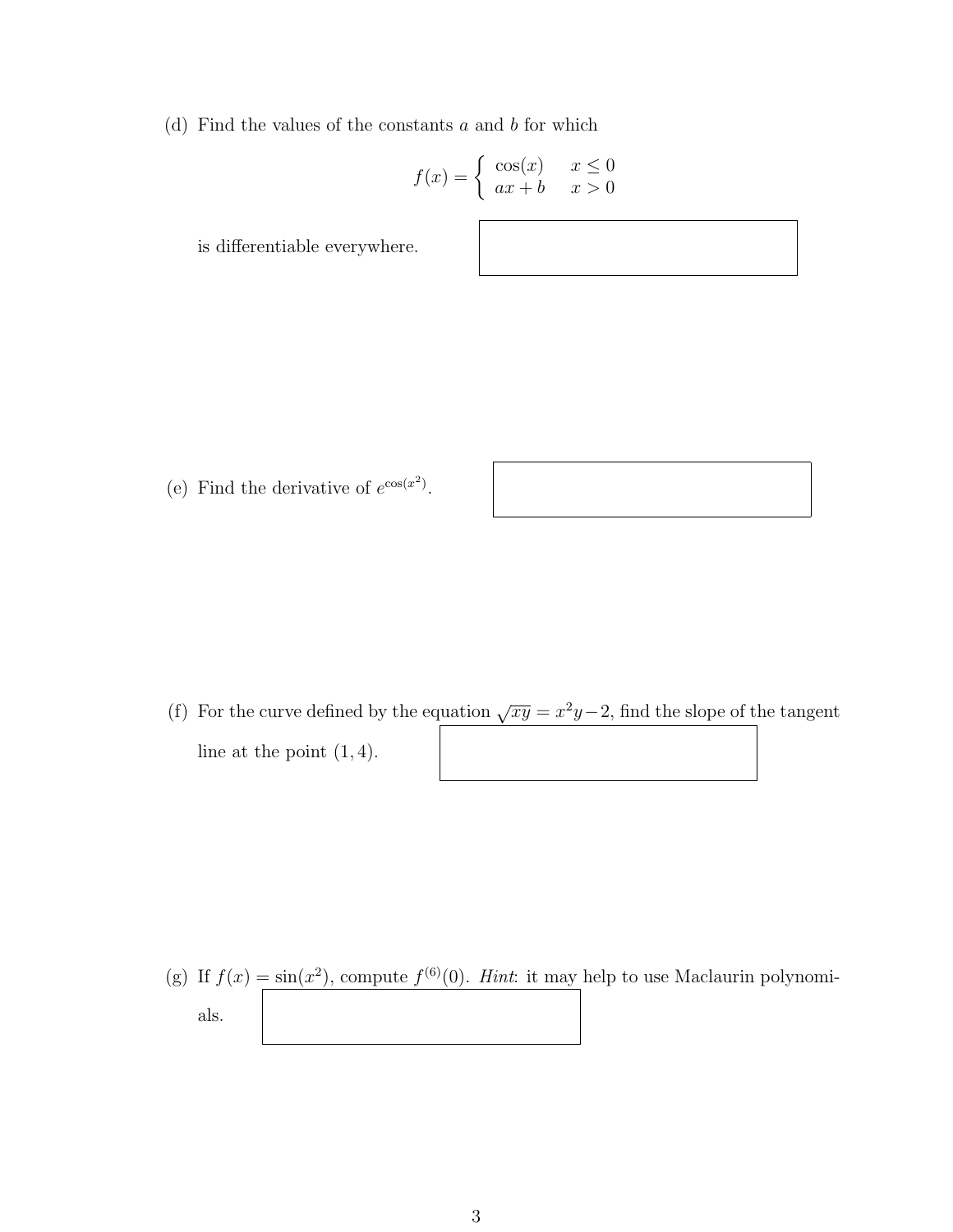(h) Find the  $(x, y)$  coordinates of all points where the graph of the parametric curve  $x = \sin(t^2)$ ,  $y = \cos(t^2)$  has a vertical tangent.

(i) If  $f(x) = (\cos x)^{\sin x}$ , find  $f'(x)$ .

- (j) Use a linear approximation to estimate  $(2.001)^3$ . Write your answer in the form
	- $n/1000$  where *n* is an integer.

(k)  $f(x) = 2x - \sin(x)$  is one-to-one. Find  $(f^{-1})'(\pi - 1)$ .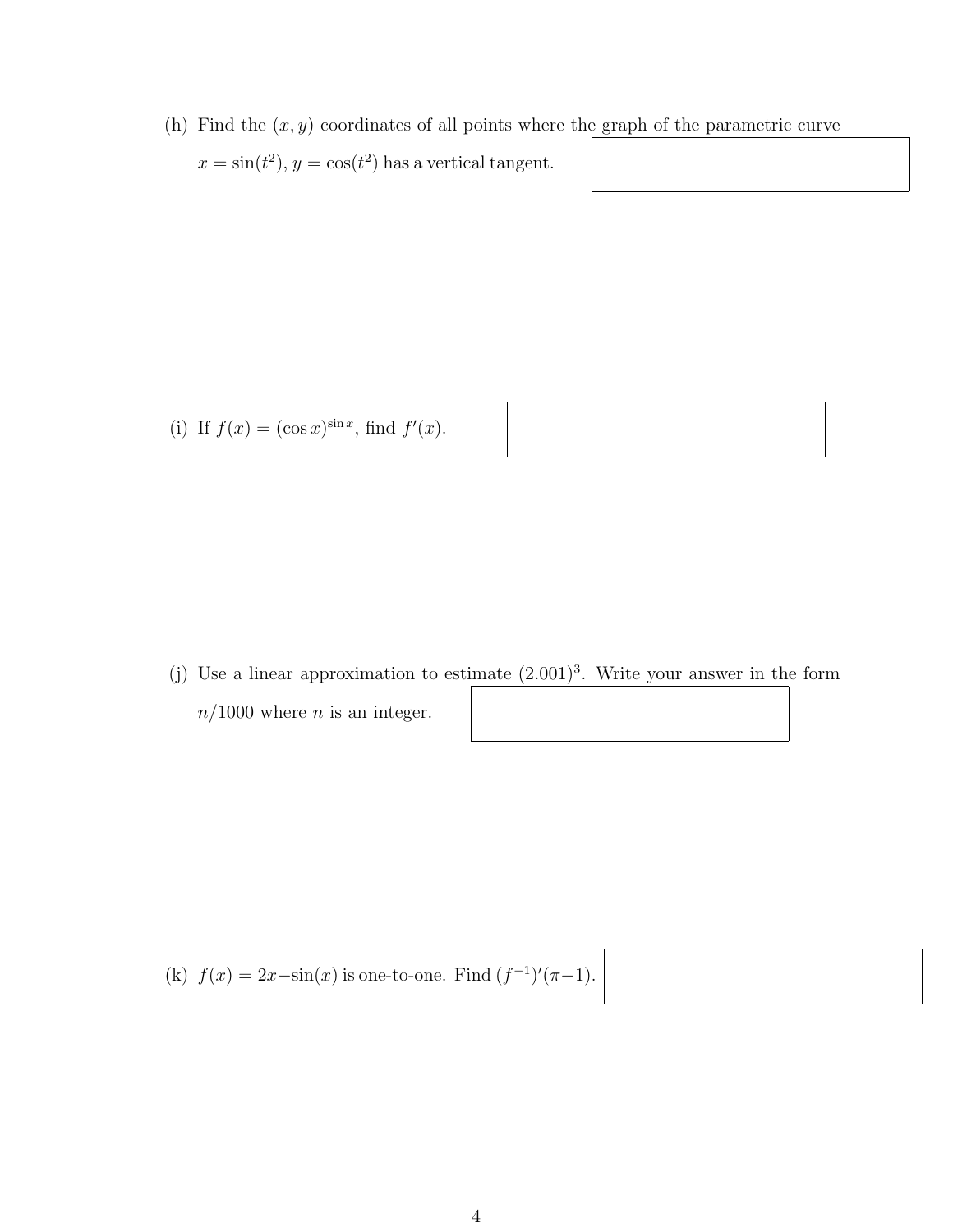(l) A point is moving on the unit circle  $\{(x, y) | x^2 + y^2 = 1 \}$  in the xy-plane. At  $(2/\sqrt{5}, 1/\sqrt{5})$ , its y-coordinate is increasing at rate 3. What is the rate of change

of its x-coordinate?

(m) Find the function  $y(t)$  if  $\frac{dy}{dt} + 3y = 0$ ,  $y(1) = 2$ .

(n) For the function

$$
f(x) = \begin{cases} 0 & x \le 0 \\ \frac{\cos(x) - 1}{\sqrt{x}} & x > 0 \end{cases}
$$

write in the box the (roman) number of the correct statement from the list:

- i. f is undefined at  $x = 0$
- ii. f is neither continuous nor differentiable at  $x = 0$
- iii. f is continuous but not differentiable at  $x = 0$
- iv. f is differentiable but not continuous at  $x = 0$
- v. f is both continuous and differentiable at  $x = 0$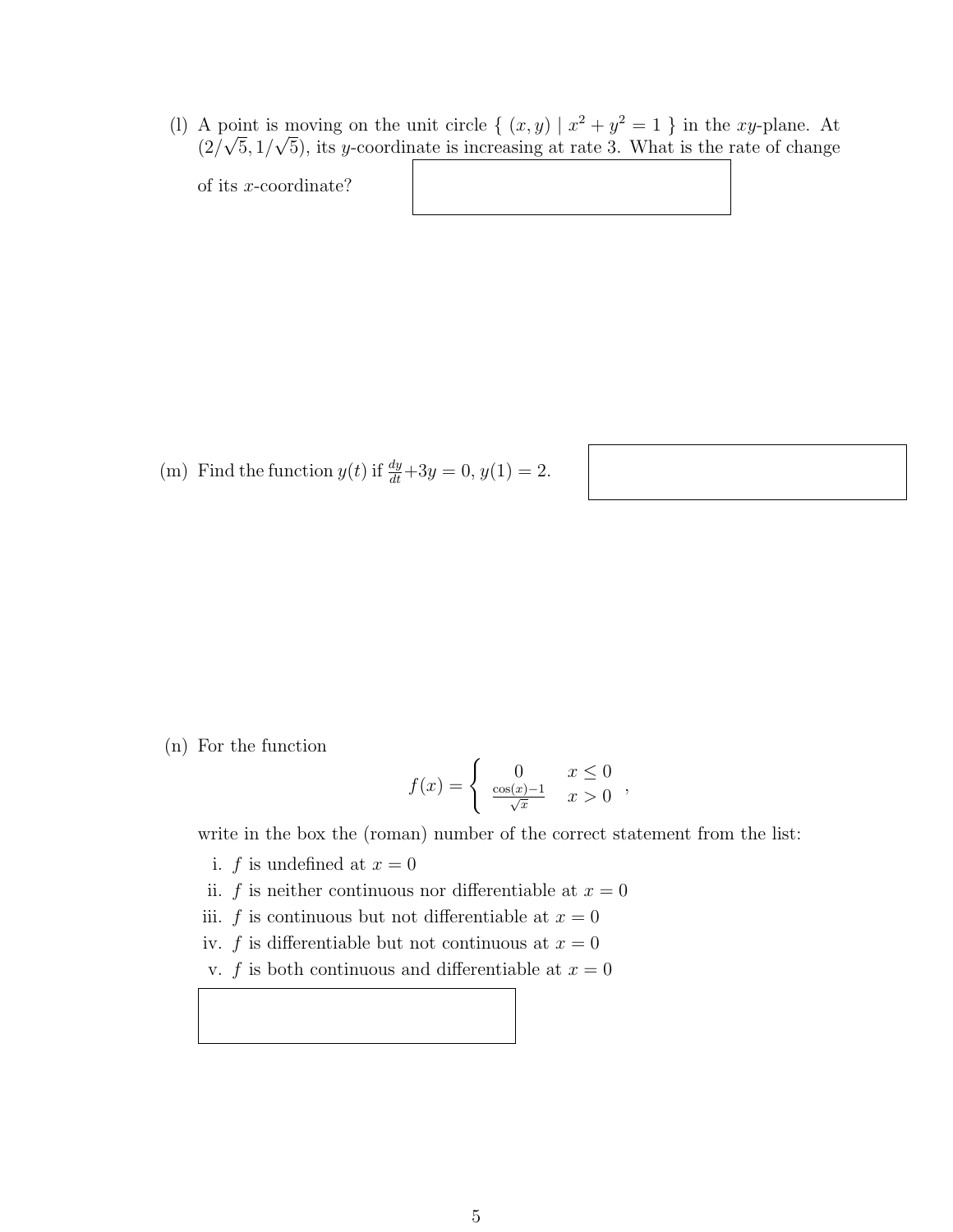Full-Solution Problems. In questions 2-7, justify your answers and show all your work.

- 2. ([16 marks]) Let  $f(x) = x$ √  $\overline{3-x}$ .
	- (a) ([2 marks]) Find the domain of  $f(x)$ . Answer

(b)  $(4 \text{ marks})$  Determine the x-coordinates of the local maxima and minima (if any) and intervals where  $f(x)$  is increasing or decreasing.

(c) ([2 marks]) Determine intervals where  $f(x)$  is concave upwards or downwards, and the  $x$  coordinates of inflection points (if any). You may use, without verifying it, the formula  $f''(x) = (3x - 12)(3 - x)^{-3/2}/4.$ 

· · · question continued on next page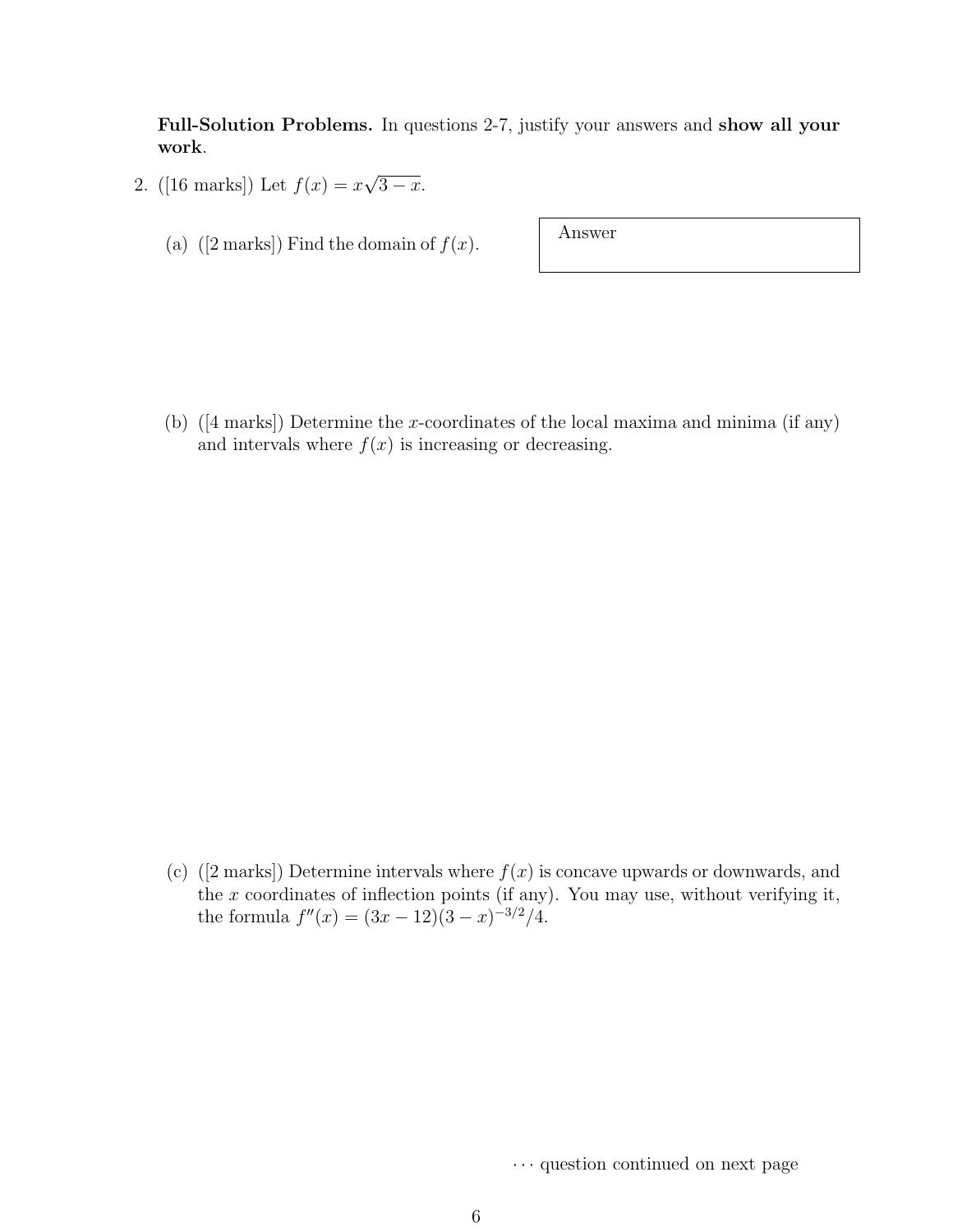(d) ([2 marks]) There is a point at which the tangent line to the curve  $y = f(x)$  is vertical. Find this point. Answer

(e) ([2 marks]) The graph of  $y = f(x)$  has no asymptotes. However, there is a real number a for which  $\lim_{x\to-\infty}\frac{f(x)}{|x|^a}$  $\frac{f(x)}{|x|^a} = -1$ . Find the value of a.

| Answer |  |  |  |
|--------|--|--|--|
|        |  |  |  |

(f) ([4 marks]) Sketch the graph  $y = f(x)$ , showing the features given in items (a) to (d) above and giving the  $(x, y)$  coordinates for all points occuring above.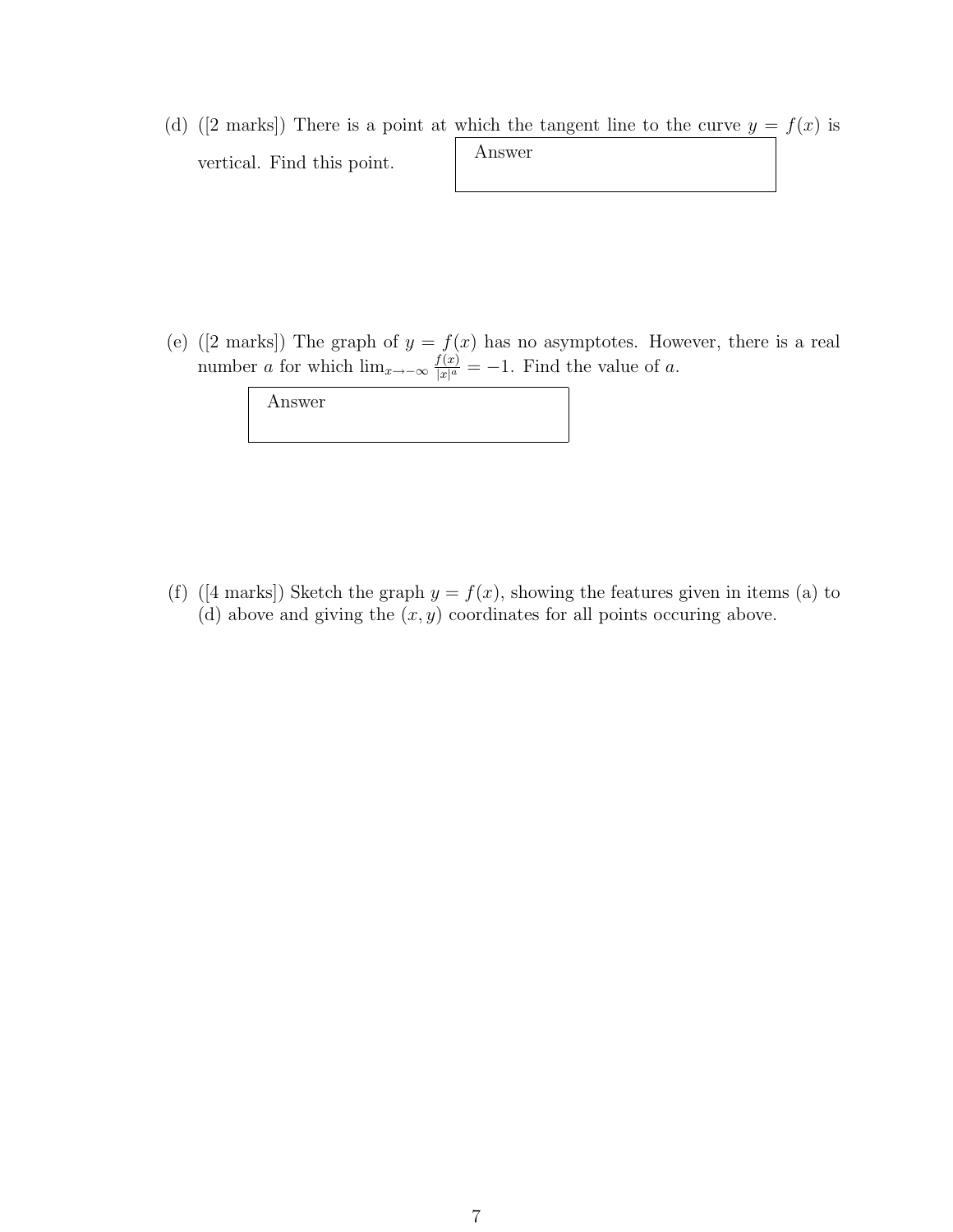3. ([12 marks]) What is the largest possible area of a window, with perimeter P, in the shape of a rectangle with a semicircle on top (so the diameter of the semicircle equals the width of the rectangle)?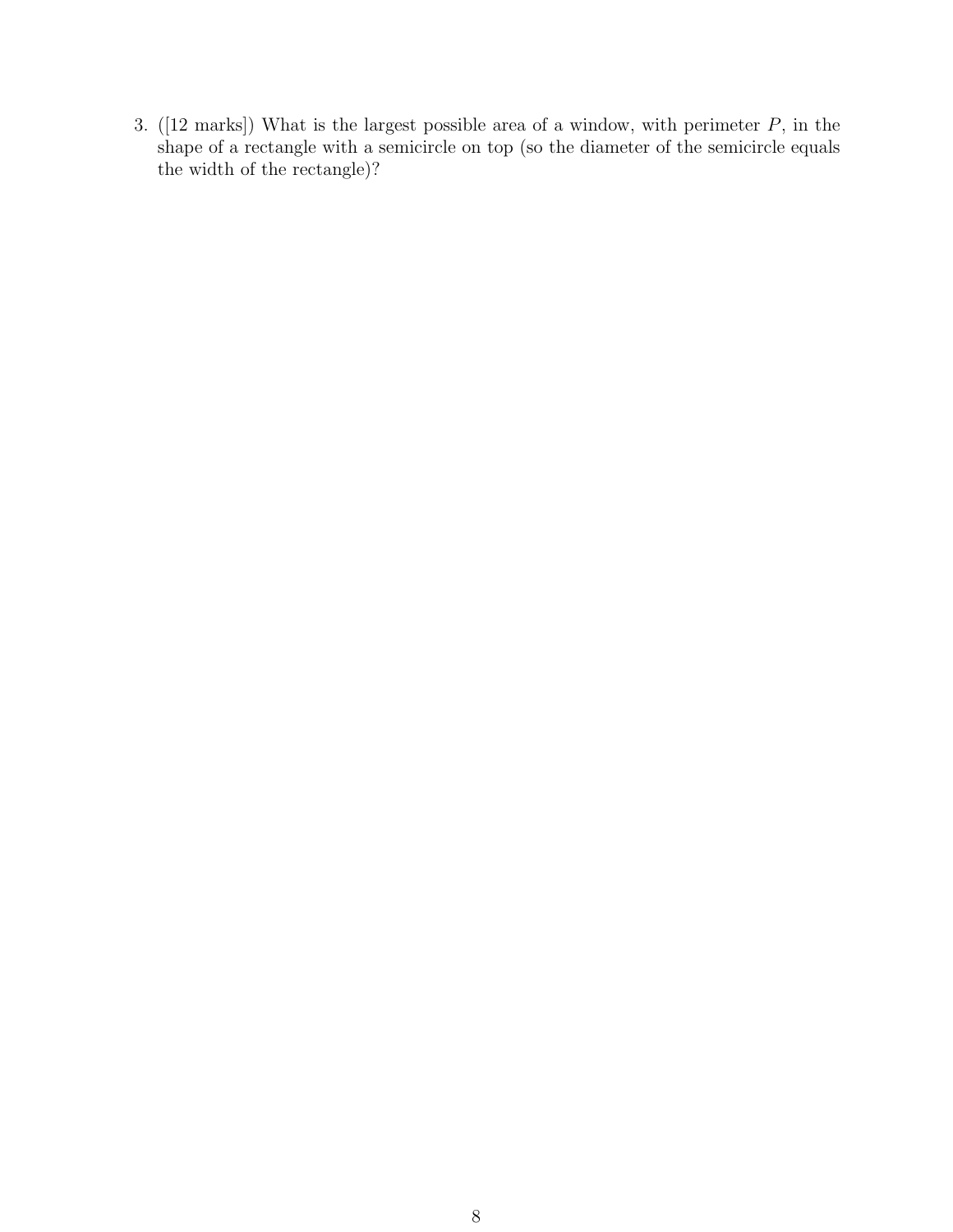4. ([6 marks]) Find an equation of a line that is tangent to both of the curves  $y = x^2$  and  $y = x^2 - 2x + 2$  (at different points). Answer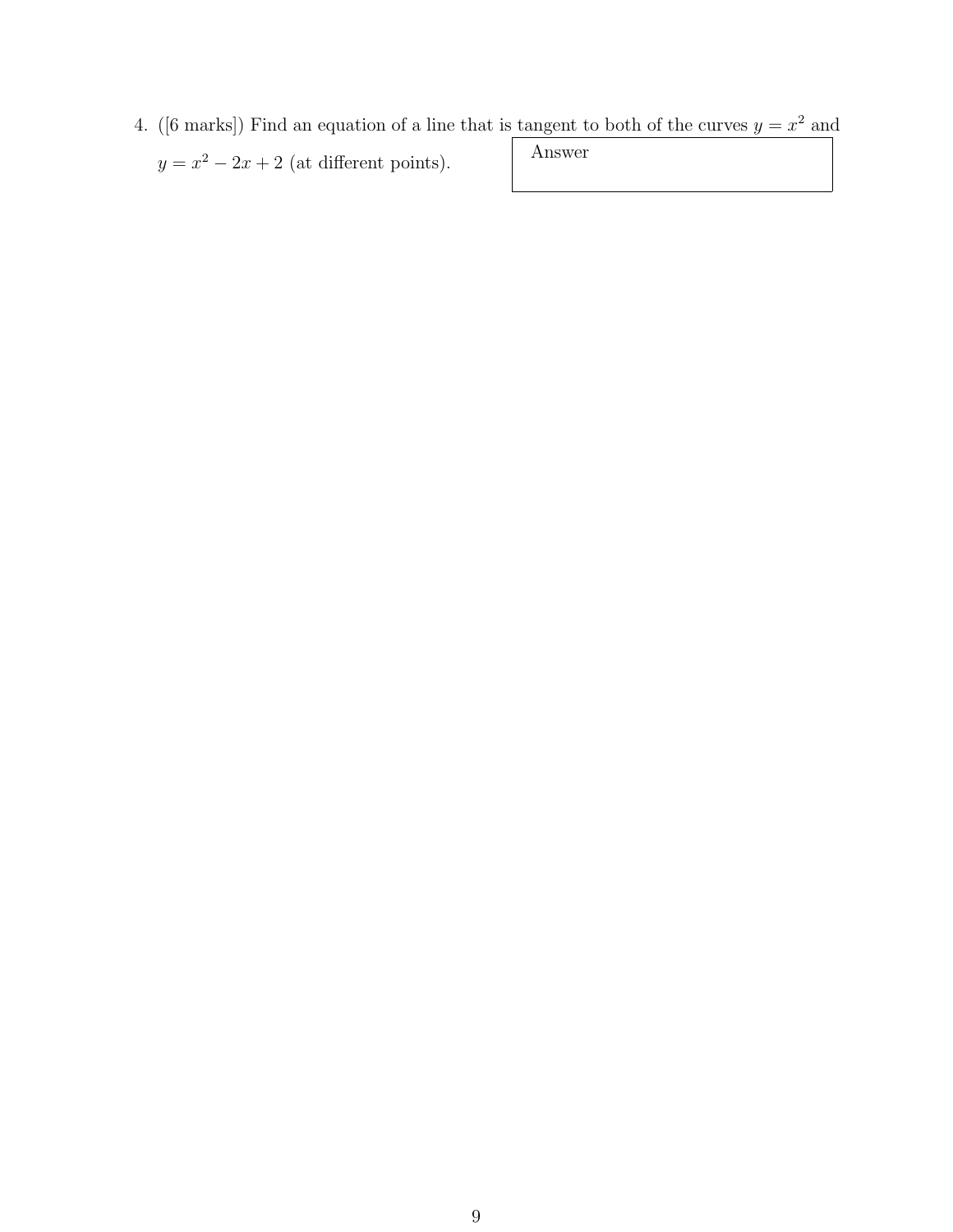- 5. ([6 marks]) Let  $f(x) = x|x|$ .
	- (a) Using the definition of the derivative, show that  $f(x)$  is differentiable at  $x = 0$ .

(b) Find the second derivative of  $f(x)$ . Explicitly state, with justification, the point(s) at which  $f''(x)$  does not exist, if any.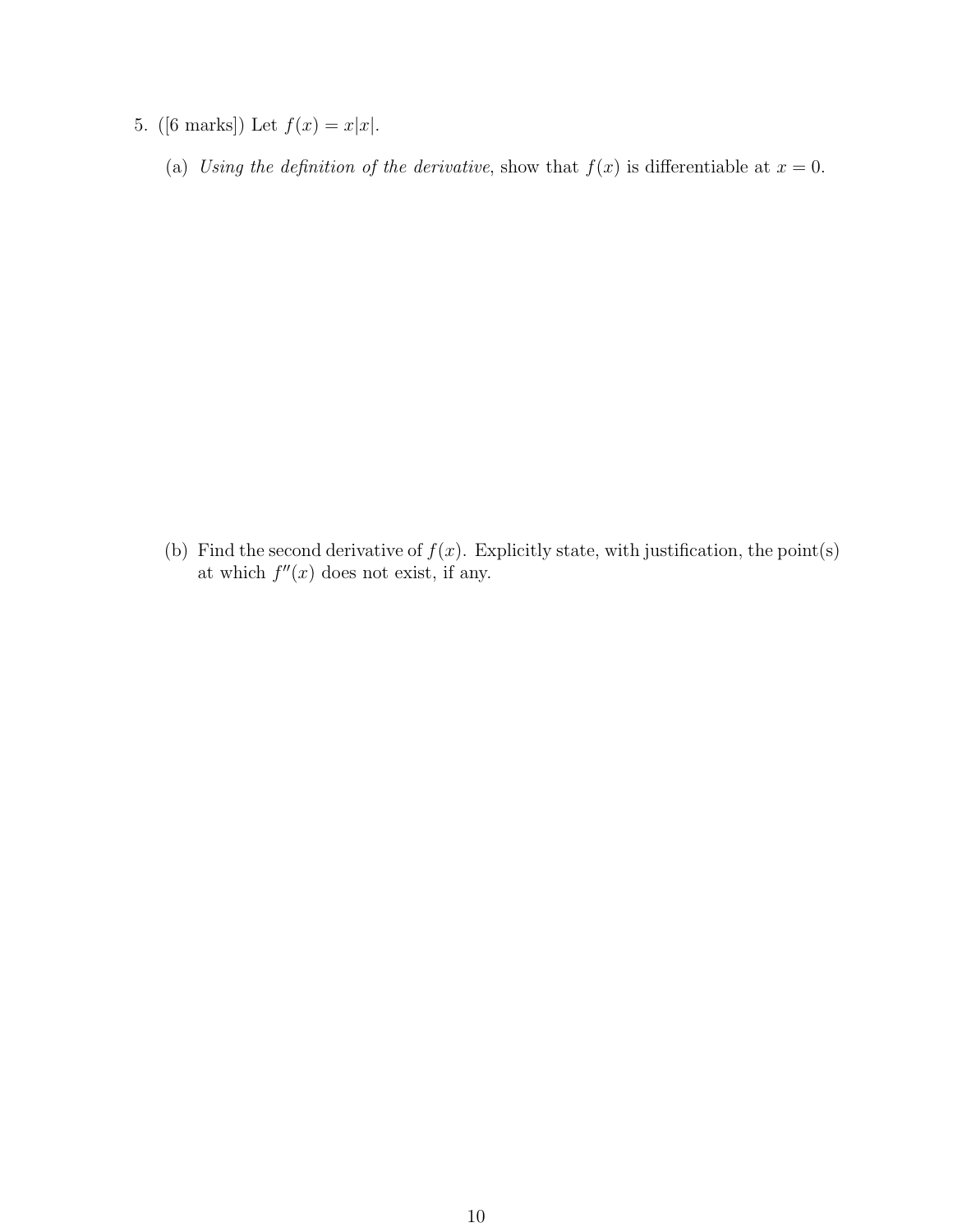6. ([8 marks]) Use the definition of limit to prove that  $\lim_{x\to 3} x^2 = 9$ .